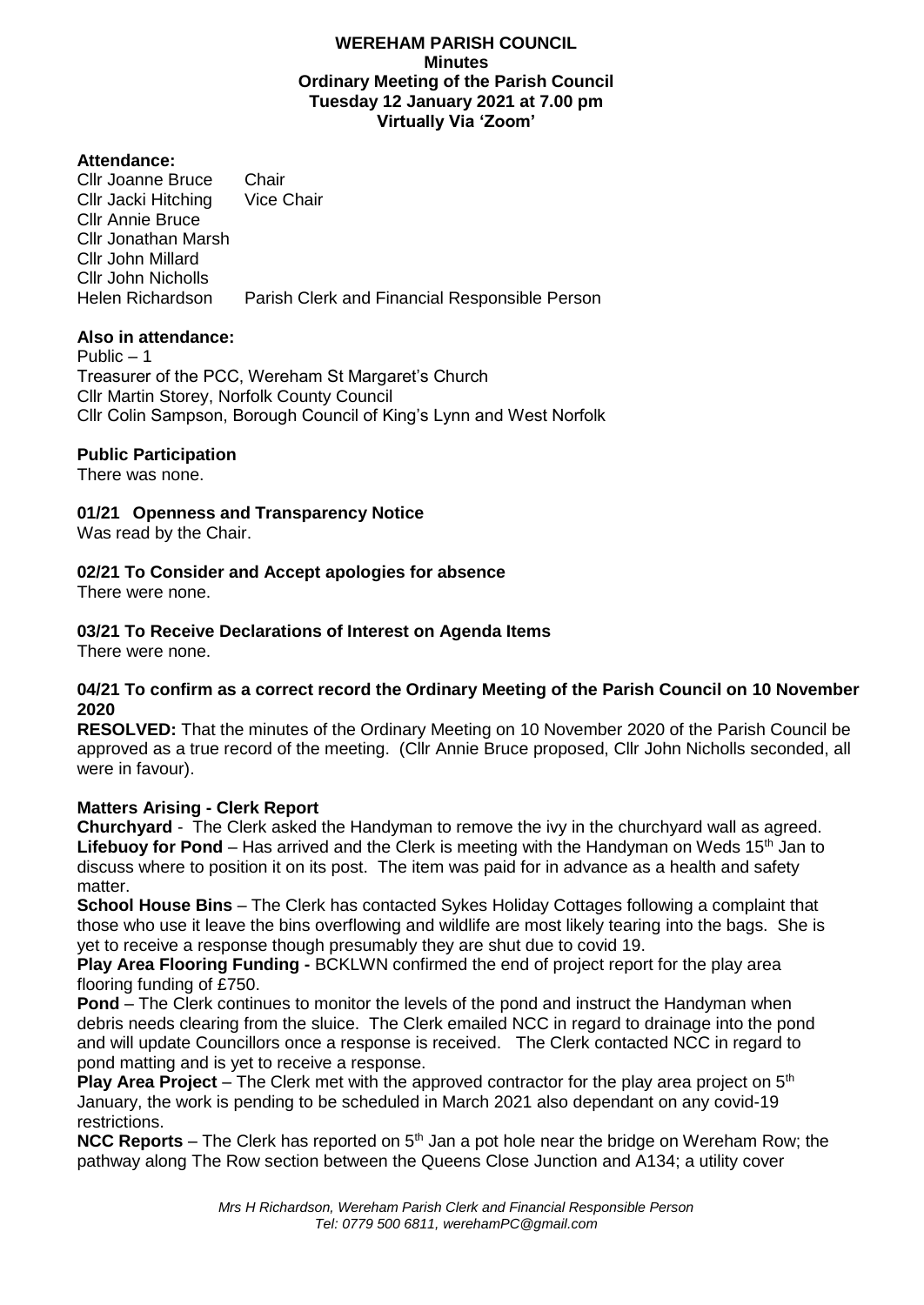outside Crown Gardens entrance that was covered over by tarmac and tape; a pot hole in the road on the left as you go down The Row past Lamas Lane.

## **Planning Applications Received Between Meetings for Consultation**

20/01967/F Proposed cart shed/store at Vicarage House Church Road Wereham King's Lynn Norfolk PE33 9AP – No comments returned.

## **05/21 To Approve Replacement of Streetlight Column in 2021/22**

The Contractor confirmed that the concrete column could not be certified but they would advise that in their opinion needed to be replaced in the next 12 months.

**RESOLVED**: That the Church Road Streetlight Column be replaced in 2021/22 at a total cost of £500. (Cllr Jo Bruce proposed; Cllr Jacki Hitching seconded, all in favour).

## **06/21 To Approve Mole Services 2021/22**

The price would continue to be held at £57 every other month by the contractor for 2021/22.

**RESOLVED**: That the mole services continued with the current contractor at £57 bi-monthly during 2021/22. (Cllr Jacki Hitching proposed; Cllr John Nicholls seconded, all were in favour).

### **07/21 To Consider and Approve a Grant Application from the Wereham Parochial Church Council**

The Parish Council had received a grant funding request from the Wereham Parochial Church Council for £4k due to a deficit of funds created by the past financial year with Covid-19. The Church had a Just Giving Page which had received £1500 as a result of Christmas activities and showed that there had been interested in the village. The Parish Council discussed money in the budget that had been held for the Church Clock servicing for the past years and the coming year, and also that any grant funding should be decided upon based on Wereham resident consultation. It was agreed to consult with residents in the village on their views of granting funds to the PCC and discuss at a further meeting for £3k of the amount requested and to fund £1k from the funds held for Church Clock servicing. The Parish Council agreed to add the Just Giving Link to the Parish Council website and Facebook page.

**RESOLVED**: That a grant of £1k to Wereham Parochial Church Council be approved from funds held for Clock Servicing to date and for 2021/22 and that following village consultation the Parish Council will consider the further £3k grant funding requested at a future meeting. (Cllr Jo Bruce proposed; Cllr Jacki Hitching seconded, all were in favour)

## **08/21 To Approve Village Sign Refurbishment**

The Chair thanked Cllr John Nicholls for obtaining three quotes for village sign refurbishment. Cllr John Nicholls shared that HH Signs Ltd come in at £450 to refurbish and created village signs as their main occupation as well as being a member of the British Sign Society. The fee would include collection of the sign, repair, re-prime, varnish, repaint and deliver. The higher price received expected that we would remove. It was agreed that the wording needed to be painted in black and the picture like for like. The Clerk and Cllr John Nicholls would work together with the contractor to oversee the work.

**RESOLVED**: That a quote be approved for £450 to refurbish the village sign. (Cllr John Nicholls proposed, Cllr John Millard seconded, all were in favour).

## **09/21 To Discuss /Approve Re-Wilding of Open Space Areas of the Village**

A quote had been received to rewild parts of the churchyard at the rear and boundary edges. The Clerk agreed to check costs to do the common land opposite where the old village hall stood on the A134 and to check if this could be done with Highways for further discussion in March. It was agreed to budget for £600 for the project for 2021/22.

**RESOLVED**: That the budget for rewilding an area of the village be approved at £600 in 2021/22. (Cllr John Nicholls proposed; Cllr Jacki Hitching seconded, all were in favour).

### **10/21 To Receive Bi-Monthly Village Inspection Report from the Clerk and Any Associated Costs of Work Needed**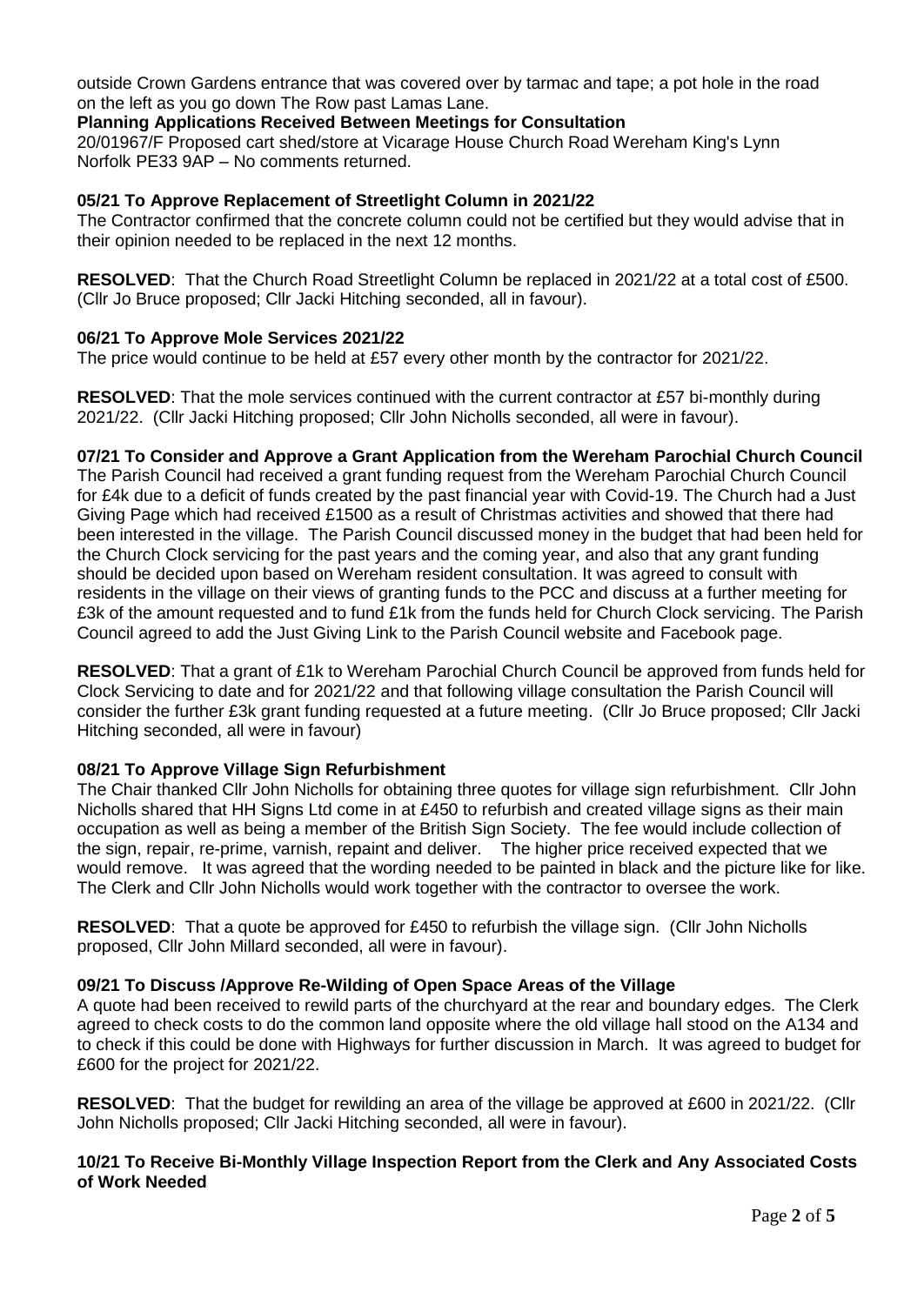There were no issues for resolution at this time but the Clerk would continue to monitor. It had not been necessary to close the play area on the latest lockdown. A Councillor suggested that a Village Water Bailiff should be considered for appointment by the Parish Council to be responsible for the pond and clearing debris. It was agreed to raise the sluice to let the water level down and to find out if appointing a person in this way would have any insurance implications.

### **11/21 To Discuss Wereham Parish Council Action Plan 2020/21 and Amend where appropriate** The Council noted progress.

# **12/21 To Approve CIL Funding Application to Play Area Flooring Budget**

**RESOLVED**: That the £3018 CIL money received be allocated to the Play Area Flooring project budget and a return be made to the Borough Council when money is spent. (Cllr Jo Bruce proposed, Cllr Jacki Hitching seconded, all were in favour).

## **13/21 To Approve Commission of Play Area Annual Inspection**

**RESOLVED:** That a play area inspection be raised after the play area project is resolved for total of £60. (Cllr Jo Bruce proposed, Cllr John Nicholls seconded, all were in favour).

## **14/21 To Approve Use of Scribe Accounting Online System**

The software had the ability to be viewed by all Councillors, was available in the cloud, created reports at a click of a button and hoped to save the Clerk time as well as improving systems of the Council costing £288 plus VAT per annum.

**RESOLVED**: That subscription to the Scribe Accounting System be approved at £288 plus VAT per annum. (Cllr Jo Bruce proposed, Cllr Jacki Hitching seconded, all were in favour).

### **15/21 To Approve Use of Scribe Cemetery Online System**

The cost of the system as £29 per month moving records entirely to electronic system in the cloud, with templates, invoicing, link to the accounts software and mapping that can be available to the public on the website. It also means that hard copy records can be deposited at the Norfolk Record Office when the project is complete.

**RESOLVED**: That subscription to the Scribe Cemetery Online system be approved at £29 per month plus VAT plus £50 set up fee. (Cllr Jo Bruce proposed, Cllr Jacki Hitching seconded, all were in favour).

## **16/21 To Approve Costs Tree Management Survey**

The current contractor was proposed for the 18-month tree managements survey due in the village April/May 2021 for continuity reasons.

**RESOLVED**: That T&A Tree Services provide the Tree Management Survey due April/May 2021 at a cost of £535. (Cllr Jacki Hitching proposed, Cllr John Millard seconded, all were in favour).

## **17/21 To Approve the Budget and Precept 2021/22**

The Council had received the final draft Budget, Payments and Receipts schedules in order to approve the budget and agree the precept for 2021/22. The Council agreed that the precept should be the same again for 2021/22 £17,316 due to the financial reasons arising from the covid-19 pandemic.

**RESOLVED**: That the budget for 2021/22 be approved and the amount of £17,316 be precepted for 2021/22. (Cllr Jo Bruce proposed, Cllr Jonathan Marsh seconded, all were in favour).

## **18/21 To Approve Norfolk ALC Representative Councillor**

**RESOLVED**: That Cllr Jacki Hitching represent at Norfolk ALC on behalf of the Wereham Parish Council and feedback after each one to Council and review 12 months later.

## **19/21 To Approve Payments to date and Quarter 3 Bank Reconciliation**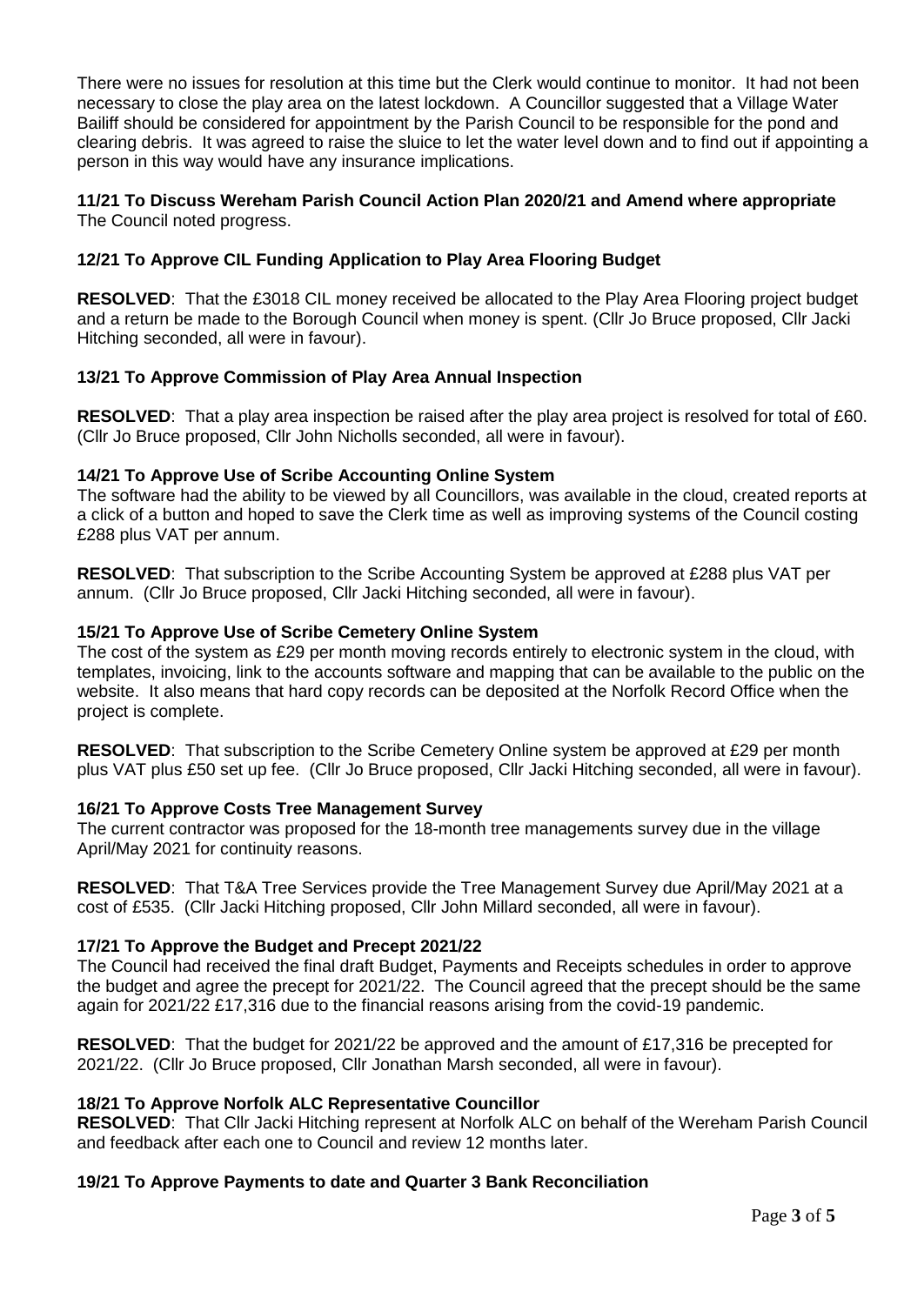| <b>January Payments for Approval</b> |              |         |        |              |
|--------------------------------------|--------------|---------|--------|--------------|
|                                      | Cheque No.   | NET     | VAT    | <b>TOTAL</b> |
| Clerk Wages - November and           |              |         |        |              |
| December 2020 with back pay to 1st   |              |         |        |              |
| April 2020 of govt cost of living    | Online       |         |        |              |
| increase                             | Payment      | 564.34  | 0.00   | 564.34       |
|                                      | Online       |         |        |              |
| <b>HMRC Nov and Dec - PAYE</b>       | Payment      | 134.60  | 0.00   | 134.60       |
|                                      | Online       |         |        |              |
| <b>CGM</b> - Grounds Maintenance     | Payment      | 420.31  | 84.06  | 504.37       |
| Handyman - SAM2; Dog Bin install     | Online       |         |        |              |
| and pond debris clear                | Payment      | 27.00   | 0.00   | 27.00        |
| Thomas B Bonnett - Postmix for Dog   | Online       |         |        |              |
| Bin                                  | Payment      | 6.92    | 1.38   | 8.30         |
|                                      | Online       |         |        |              |
| Glasdon - Dog Bin                    | Payment      | 133.02  | 26.60  | 159.62       |
| EOn - Streetlights - December 2020   | Direct Debit | 22.76   | 1.14   | 23.90        |
| <b>TOTAL TO BE PAID</b>              |              | 1308.95 | 113.18 | 1422.13      |

| Reconcilliation Sept to Dec 2020  |                |          |
|-----------------------------------|----------------|----------|
| Cash Book Balance Carried Forward |                | 43221.67 |
| As at 1 April 2020                |                |          |
| <b>Community Account</b>          |                | 1757.67  |
| <b>Business Account</b>           |                | 18697.46 |
| Unity Trust Bank                  |                | $\Omega$ |
| Less unpresented Cheques          |                | 911.79   |
|                                   |                | 19543.34 |
| less payments                     |                | 5311.79  |
| less payments                     |                | 6823.43  |
| Plus receipts                     |                | 35813.55 |
| <b>Plus Unpresented Cheques</b>   |                |          |
|                                   |                | 43221.67 |
| <b>Total Carried Forward</b>      |                | 43221.67 |
| <b>Bank Statements</b>            |                |          |
| Unity Trust Bank                  | As at 30.11.20 | 16955.87 |
| <b>Barclays Bank</b>              | As at 12.11.20 | 26377.60 |
| Minus Unpresented payments        |                | 111.80   |
|                                   |                | 43221.67 |

**RESOLVED:** That payments for November and December and Quarter 3 Reconciliation be approved as presented. (Cllr Jo Bruce proposed, Cllr Jonathan Marsh seconded, all were in favour).

#### **20/21 To Receive Councillors Concerns and Agenda Items for next meeting and Forward Work Programme**

The Clerk agreed to report damaged signs in the middle of Flegg Green at the A134 end to NCC.

## **21/21To Receive Councillors Concerns and Agenda Items for next meeting Cllr Martin Storey**

- Staff had been redeployed to help with Covid 19 and therefore services maybe slower. Thanks to the residents for their patience.
- Street lighting was being upgraded over the County by NCC.
- Gritting continued by Norfolk County Council across the county.
- Any queries by the Council or residents to contact him direct.

## **Cllr Colin Sampson**